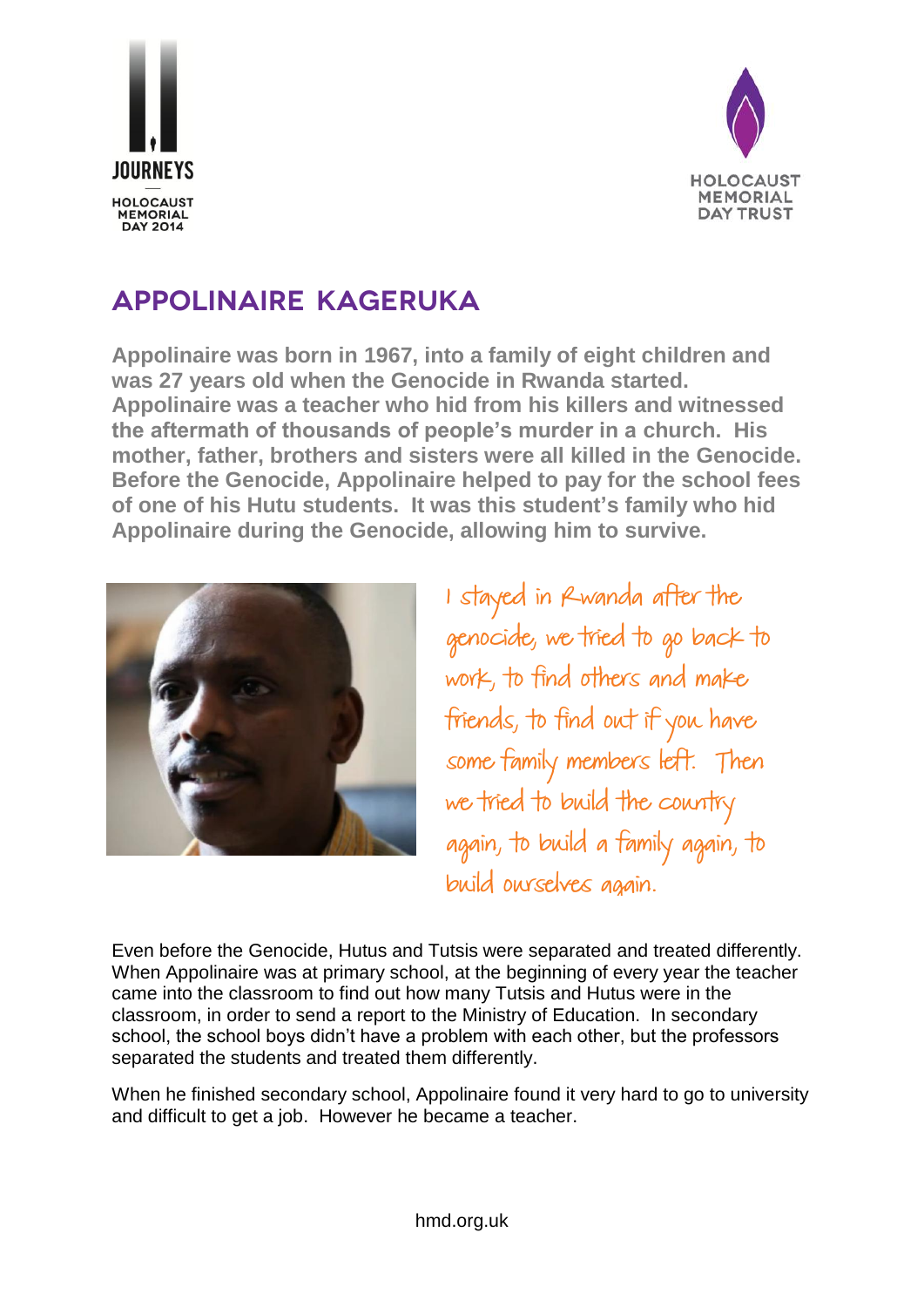In 100 days in 1994 approximately one million Tutsis and moderate Hutus were murdered in the Genocide in Rwanda. It began when President Habyarimamna's plane crashed and the Tutsis were blamed for his death.

Appolinaire found out that President Habyarimamna had died when his uncle woke him up early in the morning during the Easter holidays. Very soon after that, Appolinaire heard that Tutsis were being killed in Kigali, the capital city, and road blocks were popping up in his area. Appoliniare decided to find somewhere to hide.

Our parents had [the] mentality that if they can go to the church they can survive. I say no, I can't go to the church, because I knew that they're going to find us in the church. I say, 'oh my God. Where can I go?

Appolinaire asked a Hutu neighbour, Pascal, to help – the parent of one of his students. The student was clever, but his family was poor and a few years previously Appolinaire had paid for the boy's schooling. Pascal agreed and hid him for several weeks; the militia searched Appolinaire's house barely two hours after he had left.

Can you imagine you bring another person in that small house, without a bed, without [a] blanket? Think! Just sleeping on the floor. You don't have any food; you want some water. You can't go to find the water. You can't go to find the food. Think…. imagine.

Because Pascal was a Hutu, he was able to see the changing situation and update Appolinaire on what was happening in his area. Appolinaire also found out that his parents had not survived; they had been killed by the militia in the Church.

After I think one month and a half, I start to hear some noise of the gun… Then Pascal come. 'Quick,' he say, 'Appolinaire, please move. I don't know where you are going, but you have to leave this place because they know that you are here.' I leave the place; I went to hide in the bush. After two days the RPF comes.

After the RPF came to his area, the first thing Appolinaire tried to do was find out if any of his family members had survived. His parents had been killed and he found out that his brother had been killed too. But he also learned that his brother's wife had managed to survive, she had crossed the border into Tanzania with her two children.

When the Hutu started to go to Tanzania I went to the church where my parents were and I found bodies in the church, like three or four thousand bodies which is shocking...

I stayed in Rwanda after the genocide, we tried to go back to work, to find other and make other friends, to find out if you have some family members left. Then we tried to build the country again, to build a family again, to build ourselves again.